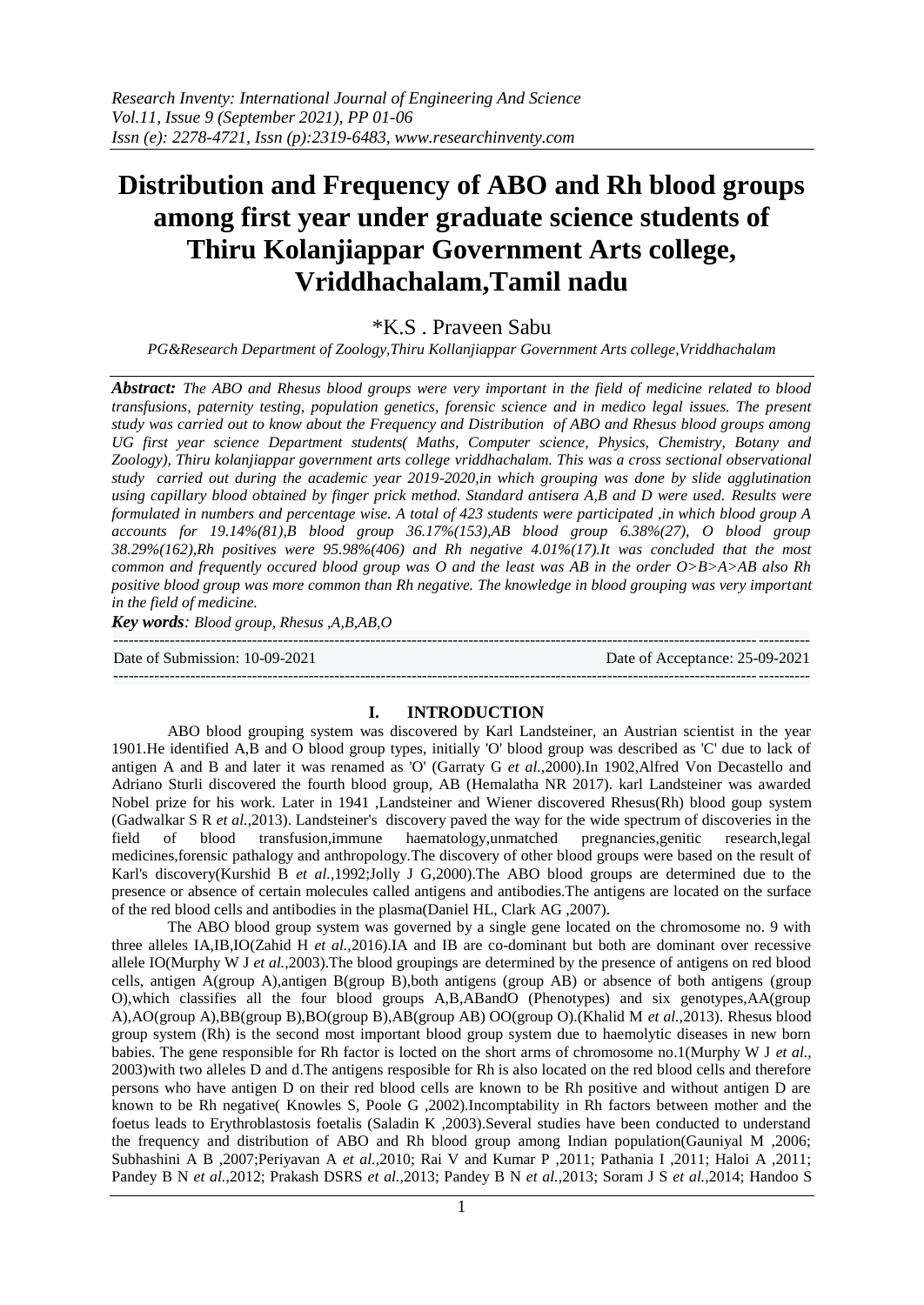and Bala S S ,2014; Rao C and Shetty J, 2014; Shrivastava S *et al.,*2015; Sukumaran M K *et al.,*2016; Sah A K and Sahadalal B ,2016).The incidence of ABO and Rh blood group varies from race to race,region to region in different groups all over the world.Blood group distribution knowledge is very important in reducing mortality rate and to access safe and sufficient blood supply.Therefore the present study was conducted to know about the frequency and distribution of ABO and Rh blood groups among the Under graduate first year science students of Thiru Kolanjiappar government arts college,Vriddhachalam.

## **II. MATERIALS AND METHODS**

The present cross sectional study was conducted during the academic year 2019-2020,among UG first year science students(Maths,Computer science,Physics,Chemistry,Botany and Zoology) between the age group of 17-21.The students were voluntarily participated and test was done in the Zoology lab of Thiru kolanjiappar government arts college Vriddhachalam.In this study a total of 423 students were participated in which 163 were boys and 260 were girls.The blood grouping and Rh groupings were determined by a glass slide agglutination method.The blood samples were collected by finger prick method under aseptic condition.Three drops of blood from middle finger is then placed in slides from each individual. One drop of each antiseraA ,antisera B and antisera D were added to those three blood drops separately.Finally it was mixed well with separate applicator sticks to detect A,B,AB O blood groups and its Rh factors.The mixtures were observed for agglutination and it was based on antigen-antibody interactions

#### **III. RESULTS**

In this study out of total 423 students,163(38.5%) were males and 260(61.4%) were females. ABO and Rh blood group of these students were estimated. The results were illustrated in the table 1,2 & 3 also in Fig 1,2,3&4.In this study the most frequently observed blood group was O 38.29%(162) followed by B 36.17%(153), A 19.14%(81))and AB 6.38%(27).In Rh blood groupings 95.98%(406) were Rh positive and 4.01%(17) were negative. Among the most frequent O blood group , males were 54 and females were 108,while in the least AB blood group, 13 males and 14 females were observed.In the Rh positive blood groups O has the highest frequency of 37.11%(157)followed by B 36.94%(150) and in Rh negative blood groups O and AB has the same frequency of 29.41% with 5 each and the least was B negative 17.64%(3).

|                           | $\cdot$               |                       | -            | -                 |
|---------------------------|-----------------------|-----------------------|--------------|-------------------|
| ABO BLOOD<br><b>GROUP</b> | Rh<br><b>POSITIVE</b> | Rh<br><b>NEGATIVE</b> | <b>TOTAL</b> | <b>PERCENTAGE</b> |
| A                         | 77                    | $\overline{4}$        | 81           | 19.14%            |
| B                         | 3<br>150              |                       | 153          | 36.17%            |
| AB                        | 22                    | 5                     | 27           | 6.38%             |
| $\Omega$                  | 157                   | 5                     | 162          | 38.29%            |

**Table 1:Frequency of ABO and Rh blood grouping**

| Table 2: Frequency of Rh blood grouping |  |  |  |  |  |
|-----------------------------------------|--|--|--|--|--|
|-----------------------------------------|--|--|--|--|--|

| Rh BLOOD<br><b>GROUPS</b> | $MALE(n)=163$ | $FEMALE(n)=260$ |     | PERCENTAGE |  |
|---------------------------|---------------|-----------------|-----|------------|--|
| <b>Rh POSITIVE</b>        | .56           |                 | 406 | 95.98%     |  |
| <b>Rh NEGATIVE</b>        |               | 10              |     | 4.01%      |  |

## **Table 3:Gender wise distribution of ABO and Rh blood group system**

| <b>ABO</b>   |                 | $MALE(n=163)$   |       |                 | $FEMALE(n=260)$ |              |                 | $TOTAL(n=423)$ |              |  |  |
|--------------|-----------------|-----------------|-------|-----------------|-----------------|--------------|-----------------|----------------|--------------|--|--|
| <b>BLOOD</b> | Rh              | Rh              | TOTAL | Rh              | Rh              | <b>TOTAL</b> | Rh              | Rh             | <b>TOTAL</b> |  |  |
| <b>GROUP</b> | <b>POSITIVE</b> | <b>NEGATIVE</b> |       | <b>POSITIVE</b> | <b>NEGATIVE</b> |              | <b>POSITIVE</b> | NEGATIVE       |              |  |  |
| A            | 30              |                 | 31    | 47              |                 | 50           | 77              |                | 81           |  |  |
| B            | 64              |                 | 65    | 86              |                 | 88           | 150             |                | 153          |  |  |
| AB           | 10              |                 | 13    | 12              |                 | 14           | 22              |                | 27           |  |  |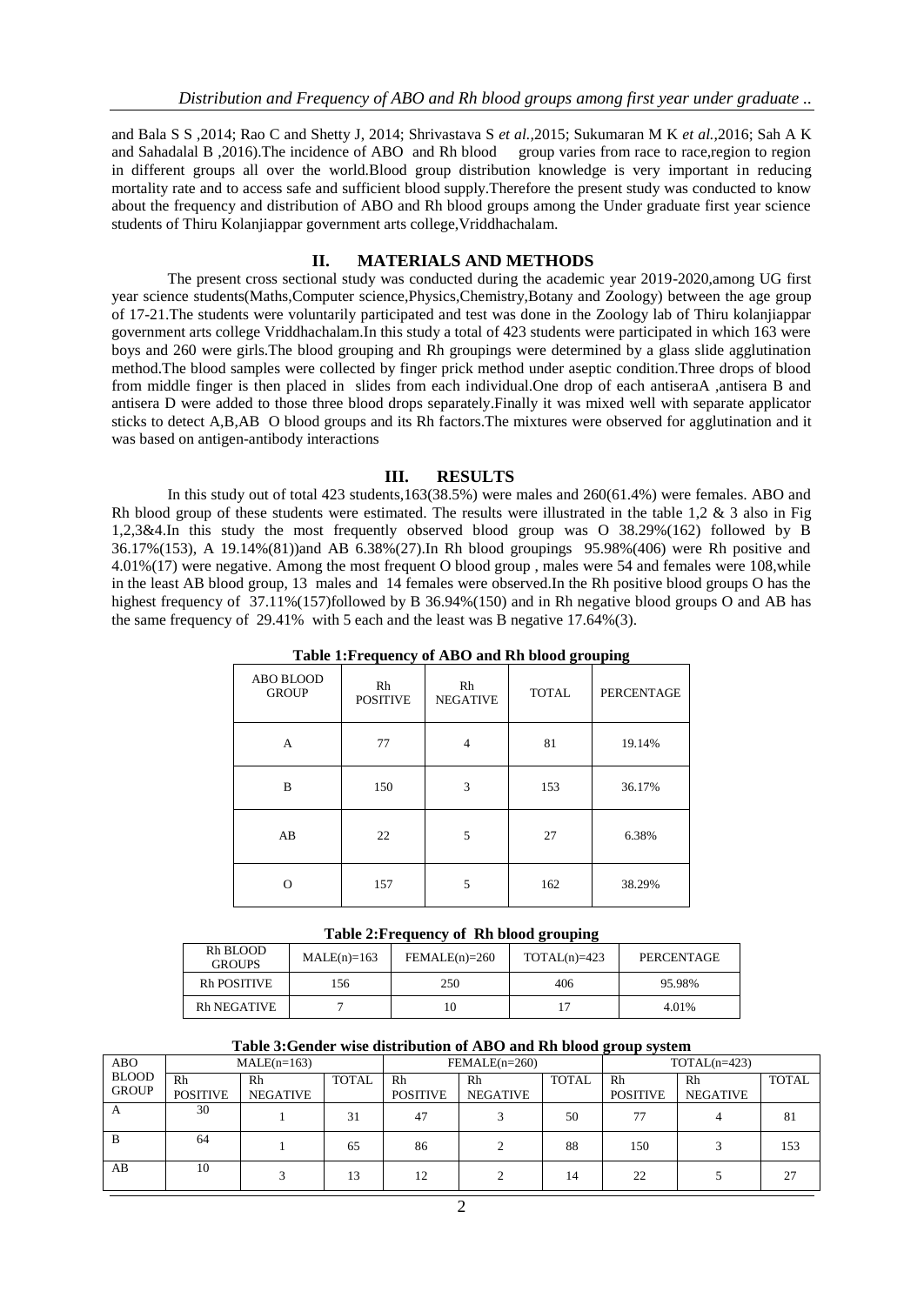| $\check{ }$  | 52  | 54  | 105 |    | 108 | 157 |                       | 162 |
|--------------|-----|-----|-----|----|-----|-----|-----------------------|-----|
| <b>TOTAL</b> | 156 | 163 | 250 | 10 | 260 | 406 | $\overline{ }$<br>. . | 423 |



**Fig 1:Distribution of ABO and Rh blood groups among students**



**Fig 2:Distribution blood groups among Rh negative students**



**Fig 3:Gender wise distribution Of ABO blood groups among students**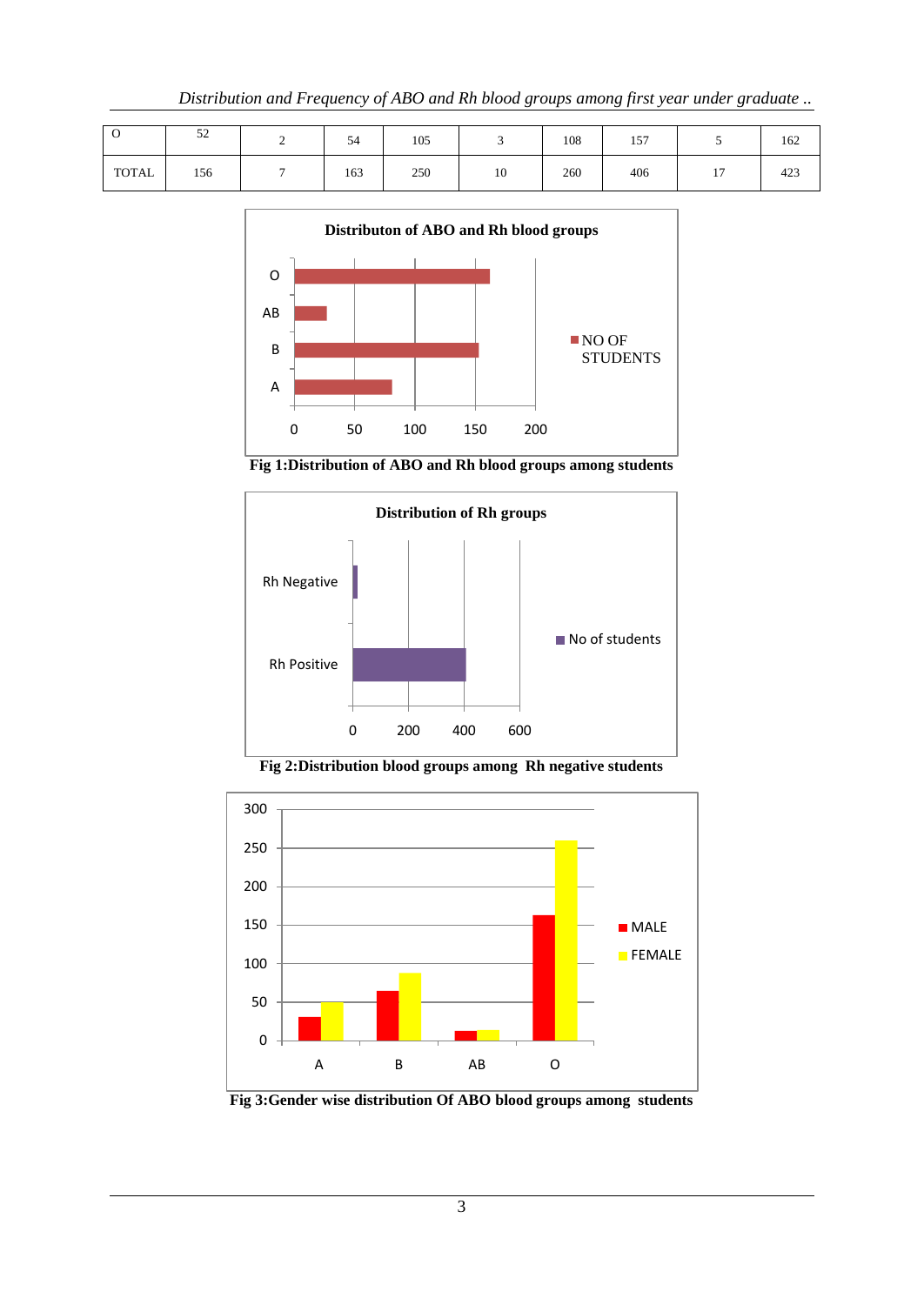

**Fig 4:Pie chart showing percentage composition of blood groups**

| Name of the       | Region        | <b>Study Population</b> | $-$<br>Sample | r r   | ---- <i>--</i><br>ABO BLOOD GROUP |      |          |              |              |  |  |
|-------------------|---------------|-------------------------|---------------|-------|-----------------------------------|------|----------|--------------|--------------|--|--|
| study             |               |                         | size          |       |                                   |      |          | Rh           |              |  |  |
|                   |               |                         |               |       |                                   |      |          |              | <b>BLOOD</b> |  |  |
|                   |               |                         |               |       |                                   |      |          | <b>GROUP</b> |              |  |  |
|                   |               |                         |               | A     | B                                 | AB   | $\Omega$ | $Rh+$        | $Rh-$        |  |  |
| Krishna M C et al | Tumkur        | Blood, donars,          | 4823          | 21.54 | 31.85                             | 8.7  | 37.9     | 94.65        | 5.35         |  |  |
|                   |               | Recipients, Patients    |               |       |                                   |      |          |              |              |  |  |
| Periyavan S et al | Banglore      | <b>Blood</b> donars     | 36964         | 23.85 | 29.95                             | 6.35 | 39.8     | 94.2         | 5.79         |  |  |
| Rao C and Shetty  | Dakshina      | Donars and Patients     | 43103         | 25.8  | 27.3                              | 4.8  | 42       | 94.64        | 5.35         |  |  |
|                   | Kannada       |                         |               |       |                                   |      |          |              |              |  |  |
| Gadwalkar SR et   | Bellary       | Blood donars and        | 16097         | 21.7  | 35.48                             | 8.49 | 34.3     | 90.95        | 5.1          |  |  |
| al                |               | in-patients             |               |       |                                   |      |          |              |              |  |  |
| Hemalatha NR      | Davanagare    | Medical students        | 152           | 19    | 32.2                              | 7.2  | 41.5     | 94           | 6            |  |  |
| and Bhagya V      |               |                         |               |       |                                   |      |          |              |              |  |  |
| Hemalatha NR      | Mandya        | Medical students        | 82            | 26.8  | 39.02                             | 2.4  | 31.7     | 95.1         | 4.9          |  |  |
| Vinutha B et al   | Harihara      | Degree college students | 351           | 21.9  | 34.2                              | 10.3 | 33.7     | 96.9         | 3.1          |  |  |
| Present study     | Vriddhachalam | Degree college students | 423           | 19.14 | 36.17                             | 6.38 | 38.29    | 95.98        | 4.01         |  |  |

**Table 4:Frequency of ABO and Rh Blood group phenotypes in various studies**

#### **IV. DISCUSSION**

 The present study was carried out to determine the frequency and distribution of ABO and Rh blood groups among UG first year,Science students.The Phenotype and Genotype frequencies of ABO and Rh blood group varies widely across different study population (Raja KA *et al.,*2016).ABO and Rh blood group distributional studies are very important in the field of blood transfusion, transplantation of organs, human evolution and forensic studies.Some blood groups are susceptible to certain diseases like Ulcers UTI,diabetes mellitus etc(Chandrika Rao *et al.,* 2014) therefore blood groups are known to be in genetic association with some diseases. Various studies have stated that individuals with A blood group were proned to heart diseases like venous thrombosis,Ischemic heart disease and atherosclerosis but O blood group individuals were protective to such diseases. Some scientists identified that ovarian cancers are more common in B blood groups. Also gastric ulcers are least noticed in O groups than other blood groups(Swamy CM *et al.*,2012). The genetic history of an individual can be known by studying the blood group(Sokolov,1993)

 In my study O blood group were more common ,followed by B blood group with the frequency 38.29% and 36.17% respectively,Which was similar to the studies of( Krishnan MC *et al,*2014;Periyavan S *et al.,*2010;Roa C and ShettyJ 2014;Hemalatha NR and Bhagya V 2015). Similar to my study , (Das PK Nair *et al.,* Vellore 2001; Girish *et al.*,2011;Nag *et al.,*2012;Durgapur,Eastern part of India, ,Mallikarjuna S *et al.,*2012 ) found that the commonly observed blood group ws O followed by B,A,AB. Vinutha B *et al.,*(2018) observed that B blood group was most common followed by O blood group.Swamy CM *et al..*(2012) conducted a study among the great eastern medical students of Andhra pradesh and confirmed that O blood group was most dominant and commonest.Studies in North India also proved that O blood group was predominant followed by B,A and AB.(Das *et al.*,2001;Reddy and Sudha 2009;Periyavan *et al.,*2010). Rh positive was found to be more dominant than Rh negative,most literature indicates that 99% Asians were Rh positive(Ganong W F 1993).In my study also Rh positive blood group was more frequent 95.98% and Rh negative group was 4.01%,which was similar to that of studies done by (Pramanik, T., Praminic, S., 2000) among Nepalese Medical students.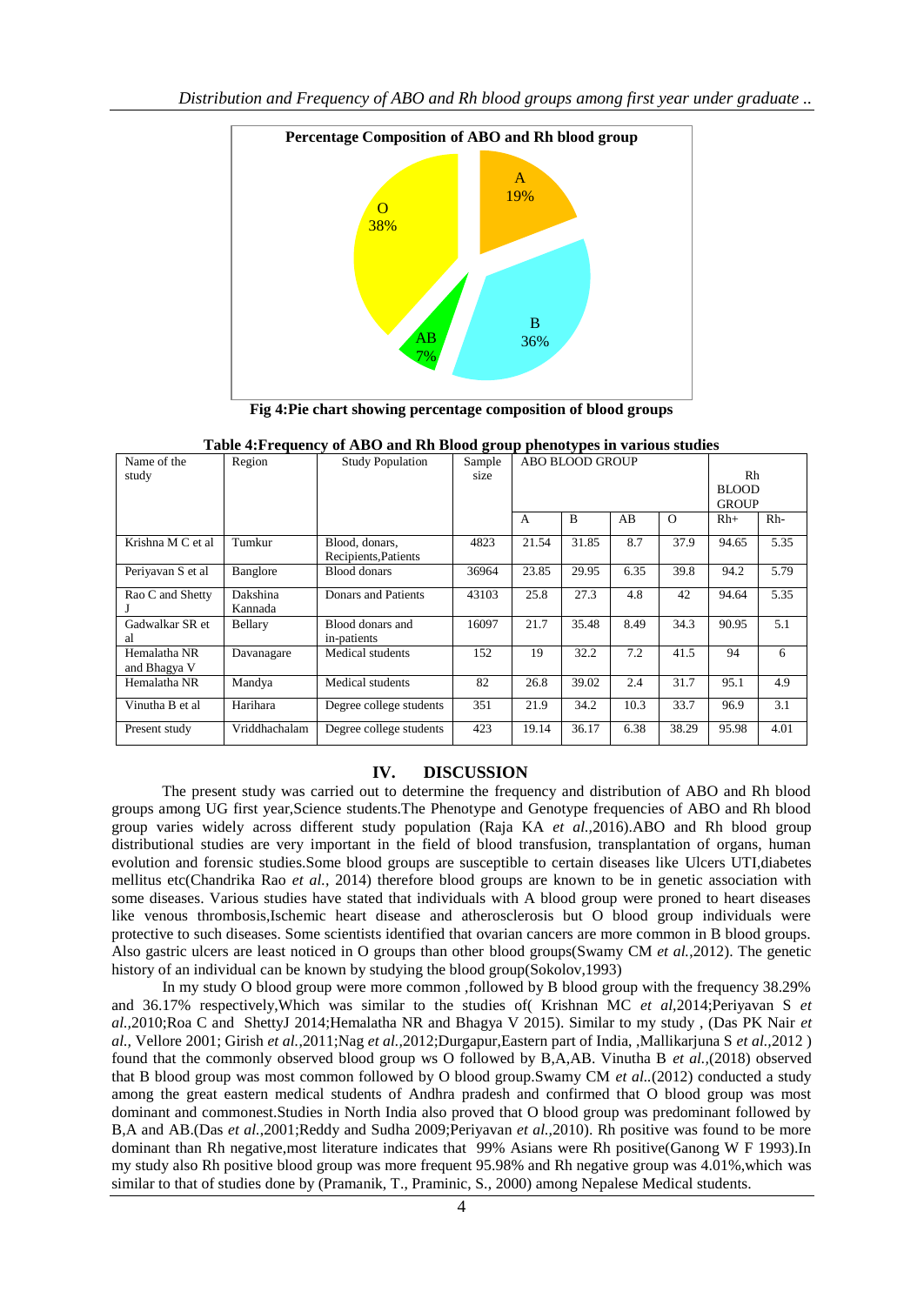## **V. CONCLUSION**

This study indicates the prevalance of blood groups in small samples,which can also be correlated with large samples.The data obtained in my study can be a tool for several medical studies and therefore implementing various health novalties.The information regarding blood groups among college students will be helpful at the time of blood transfusion, organ transplantation and any other medical needs.

#### **Conflict of interest**

There is no conflict to disclose

#### **REFERENCES**

- [1]. Behra R, Joshi YR. 2013.Distribution of ABO blood group and RH(D) factor in western Rajasthan. National J.Medical Res 3:735.*Anthropologist* **8 .**53-4
- [2]. Bethesda, D.L., 2005. Blood Groups and Red Cell Antigens. In: The Rh blood group. USA: National Center for Biotechnology Information., p.1-6.
- [3]. Chandrika Rao, Jayaprakash Shetty 2014. Frequency of ABO and rhesus (D) blood groups in Dakshina Kannada district of Karnataka - A study from rural tertiary care teaching hospital in South India. NUJHS.4:57-60.
- [4]. Daniel HL, Clark AG 2007. Principle of population genetics. 4th ed.Sinaur. Associates. Sunderland, Massachusetts P 633.
- [5]. Das PK, Nair SC, Harris VK, Rose D, Mammen JJ, Bose YN, Sudarsanam A 2001. Distribution of ABO and Rh-D blood groups among blood donors in a tertiary care centre in South India. Trop Doct. 31:47-8.
- [6]. Gadwalkar SR, Kumar NS 2013. Distribution of blood groups in and around Bellary, Karnataka. Ind. Jour. Clin Prac.24(3):247–50.
- [7]. Ganong WF. Review of Medical physiology. 16th edition. 1993.Norwalk CT, Appleton and Lange. 486-7. [8]. Garraty G, Dzik W, Issitt PD, Lubin DM, Reid ME, Zelinski T 2000. Terminology for blood group antigens and genes- historical origins and guideline in the new millennium. Transfusion. 40:477–89.
- [9]. Gauniyal M 2006. The study of blood group A1A2BO and Rh among the Brahmins of Mussoorie, Uttaranchal
- [10]. Girish CJ, Chandrashekhar TN, Ramesh Babu K, Kantikar SM 2011. ABO and Rhesus blood group distribution among Malnad region blood donors. Research and reviews in Biomedicine and Biotechnology 2:25- 30
- [11]. Haloi A 2011. Genetic Characterization of the Biates of Saipung Village of Jaintia Hills District, Meghalaya *Anthropologist* **13**  239-240
- [12]. Handoo S and Bala S S (2014) Distribution of ABO and Rhesus Blood Groups in Kashmir Valley *Internat J Sc. Resch* **3**(9)233-35
- [13]. Hemalatha NR, Bhagya V 2015. Frequency and distribution of blood groups among medical students in davanagere. J Pub Health Med Res 3(1):1-4
- [14]. Hemalatha NR 2017. ABO and Rh blood group distribution among medical students in Mandya. International Jour. Contemp. Med. Res.; 4 (8):1655–8.
- [15]. Jolly JG 2000. Medico legal significance of human blood groups. J Indian Med Assoc. 98:340–341.
- [16]. Khalid M, Aslam N, Aslam M, Ahmad R 2013. Distribution of ABO and Rh (D) blood groups among blood donors in district Mardan,Pakistan. Journal of Saidu Medical College 3(2):318-322.
- [17]. Khurshid B, Naz M, Hassan M, Mabood SF 1992. Frequency of ABO and Rh (D) blood groups in district Swabi, NWFP, Pakistan. J Sci Tech University Peshawar. 16:5-6.
- [18]. Knowles S, Poole G 2002. Human blood group systems. In: Murphy MF, Pamphilon DH, editors. Practical Transfusion Medicine. 1st ed.London, UK: Blackwell Science pp. 24-31
- [19]. Krishna MC, Sharadha MS, Hulinaykar RM, Harish SG 2014. Frequency and distribution of ABO and Rhesus (D) blood groups in and around Tumkur, Karnataka, Study from Teritiary Care Teaching Hospital. Internat Jour. Healthcare Sci.2(1):135–9.
- [20]. .Mallikarjuna S 2012. Prevalence of ABO and Rhesus blood group among blood donors. Ind J Pub Health Research and Development 3:106-9.
- [21]. Murphy WJ, Fronicke L, O'Brien SJ, Stanyon R 2003. The Origin of Human Chromosome 1 and Its Homologs in Mammals".Genome Research 13(8):1880-1888.
- [22]. Nag I, Das SS 2012. ABO and Rhesus blood groups in potential blood donors at Durgapur Steel City of the district of Burdwan, West Bengal. Asian J. Transfus. Sci 6:54-5.
- [23]. Pandey B N, Jahangeer M D, Kumar D, Vatsal S and Verma D K 2013. Genetic structure and micro genetic differentiation among populations of Terai belt of Bihar, India *European Journal of Experimental Biology* **3 :** 80-87
- [24]. Pandey B N, Kumari R, Mishra A, Jahangeer K D and Ojha A K 2012. Genetic variation and micro-genetic differentiation among tribal populations of Jharkhand, India *Scholarly Journal of Agricultural Science* **2** 147-156
- [25]. Pathania I 2011. The Serological Variation Among Tribal and Non-Tribal population of Himachal Pradesh Biological Forum *Biological Forum- An International Journal* **3** 44-47
- [26]. PeriyavanS, Sangeetha SK, Marimuthu P, Manjunath BK, Seema DM 2010. Distribution of ABO and Rhesus-D blood groups in and around Bangalore. AsianJ.Transfus.Sci. 4:41.
- [27]. Periyavan S, Sangeetha S, Marimuthu P, Manjunath B, Seema D 2010. Distribution of ABO and Rhesus-D blood groups in and around Bangalore. Asian Jour. Transfusion ScienceJan 1; 4(1):41. Pradesh, India *Not Sci Bio* **3** 7-14
- [28]. Prakash D S R S, Varma P J, Reddy S G and Dasgupta A 2013. Genetic Variation of Blood Group Polymorphism among an Endogamous Human Population from Andhra Pradesh,India. *International Journal of Scientific Study* **1** 22-25
- [29]. Pramanik, T., Praminic, S., 2000.,Distribution of ABO and Rh blood groups in Nepalese medical students: a report. East Mediterr Health J 6(1):156-158
- [30]. Rai V and Kumar P 2011. Genetic Analysis of ABO and Rh Blood Groups in Backward Caste Population of UttarPradesh, India *Not Sci Bio* **3** 7-14
- [31]. Raja KA, Dobariya GH, Unagar CA, Pandya AN, Patel JN, Wadhwani SJ 2016. Frequency and distribution of ABO and Rh blood groups among blood donors in tertiary care hospital of South Gujarat, India.Internat. Jour. Res. Med. Sci.; 4(12):5377–81.
- [32]. Rao C,Shetty J 2012. Frequency of ABO and Rhesus (D) blood groups in Dakshina Kannada district of Karnataka- A study from rural tertiary care teaching hospital in south India. Nitte University Journal of Health Science. 2014 Sep 1; 4(3):57.
- [33]. Reddy, K.S.N., Sudha, G., 2009. Rh (D) blood groups among the desuri Reddis of Chittoor District, Andhra Pradesh.Anthropologist. 11(3): 237-238.
- [34]. Sah A K and Sahadalal B 2016. Frequency and distribution of blood groups in the donors of a rural hospitals, Barasat,24 Parganas, West Bengal, India *Int J Pharm Bio Sci* **7** 414-418